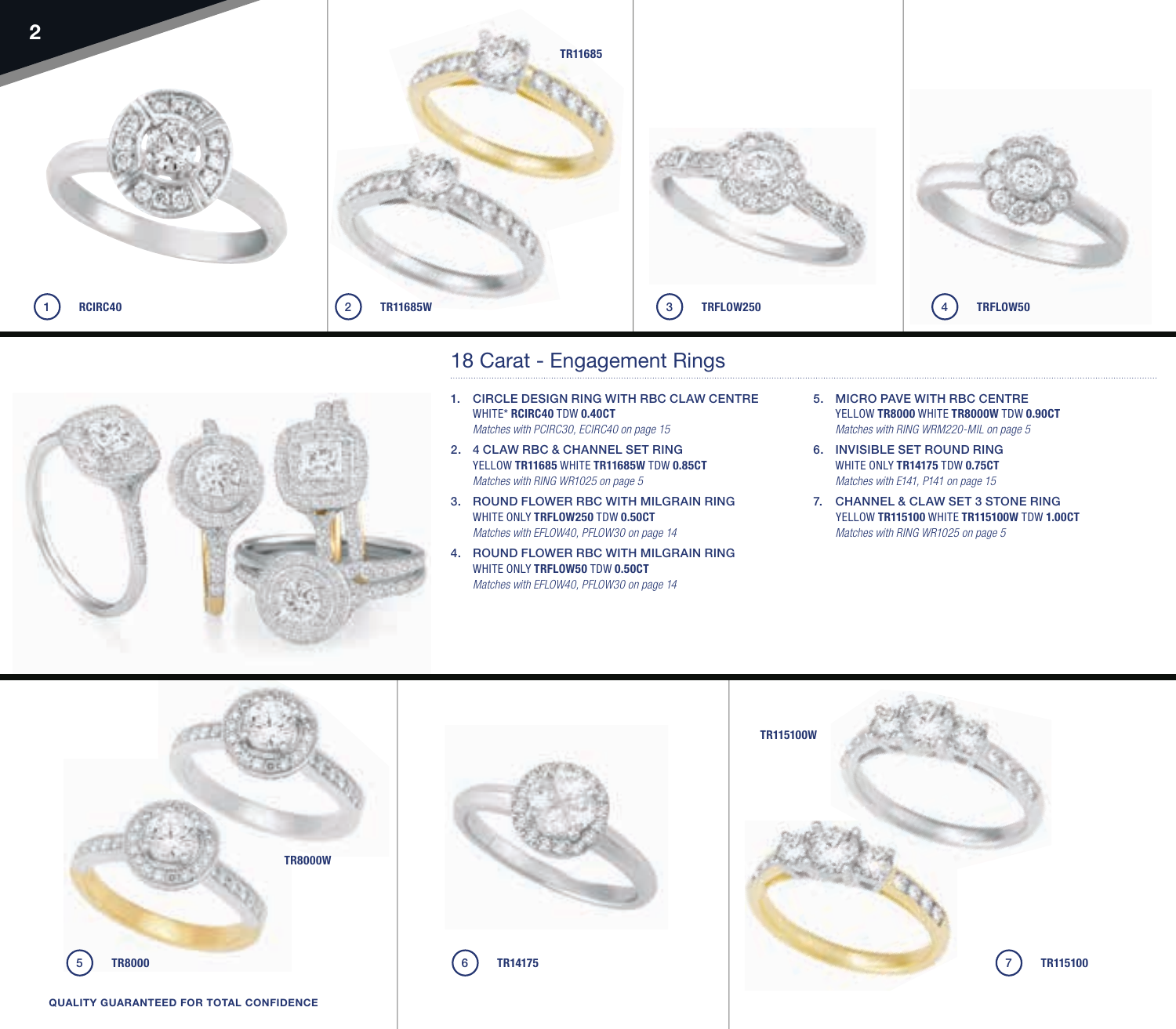

- 8. RBC RING WITH SPLIT SHANK & MICRO PAVE SHOULDERS YELLOW **TR14380** WHITE **TR14380W** TDW **0.80CT** *Matches with ring WR1720 and WR1760 page 5*
- 9. MICRO PAVE RBC & PRINCESS BEZEL SET RING YELLOW **TRM6065** WHITE **TRM6065W** TDW **0.65CT** YELLOW **TRM6085** WHITE **TRM6085W** TDW **0.85CT** *Matches with ring WRM220 on page 5*
- 10. MICRO PAVE RBC & PRINCESS CUT RING YELLOW **TR12460** WHITE **TR12460W** TDW **0.60CT** *Matches with ring WRM220 on page 5*
- 11. INVISIBLE SET BAGUETTE RING WITH RBC & MILGRAIN RING WHITE ONLY **TRBAG50** TDW **0.50CT** Matches with PBAG50, EBAG50 on page 15
- 12. PRINCESS CUT RING WITH SPLIT SHANK & MICRO PAVE SHOULDERS YELLOW **TR14275** WHITE **TR14275W** TDW **0.75CT** *Matches with RING WR1720 and WR1760 on page 5*
- 13. 4 CLAW RBC WITH RBC SHOULDERS YELLOW **TR14455** WHITE **TR14455W** TDW **0.55CT** YELLOW **TR14475** WHITE **TR14475W** TDW **0.75CT** *Matches with WR1820 and WR1870 on page 5*
- 14. MICRO PAVE WITH PRINCESS CENTRE WHITE ONLY **TR7380** TDW **0.80CT** *Matches with WRM220-MIL on page 5*
- 15. CLUSTER MILGRAIN RING WHITE ONLY **RMIL11** TDW **0.30CT**